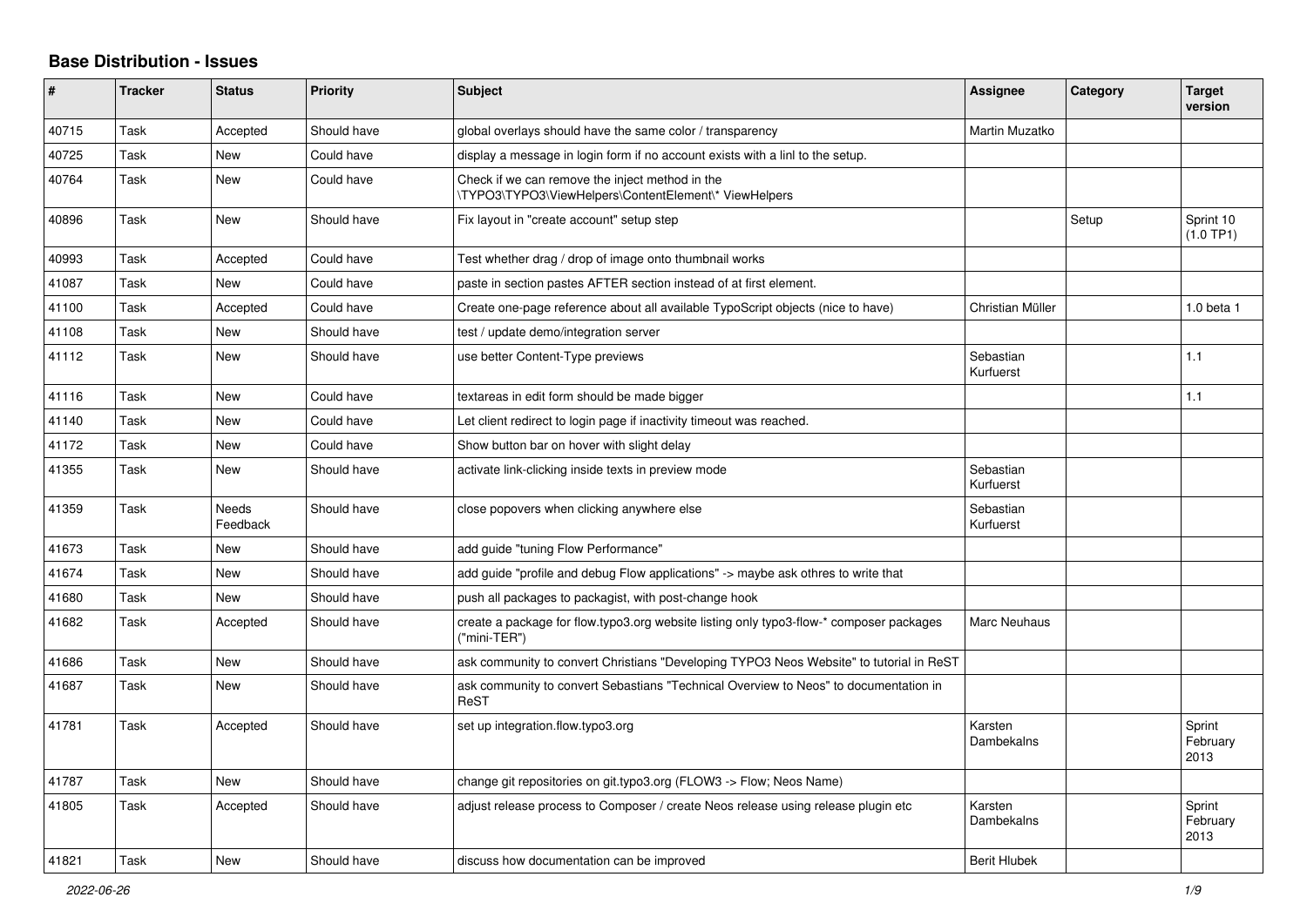| #     | <b>Tracker</b> | <b>Status</b>            | <b>Priority</b> | <b>Subject</b>                                                                                                                                                       | Assignee                | Category                 | <b>Target</b><br>version   |
|-------|----------------|--------------------------|-----------------|----------------------------------------------------------------------------------------------------------------------------------------------------------------------|-------------------------|--------------------------|----------------------------|
| 41838 | Task           | Accepted                 | Should have     | document and update conventions for composer name and package keys                                                                                                   | Christian Jul<br>Jensen |                          |                            |
| 41845 | Task           | <b>Needs</b><br>Feedback | Should have     | write chapter on Testing in flow.typo3.org guide (Christian Peters takes over this task)                                                                             | Martin Muzatko          |                          |                            |
| 41852 | Task           | <b>New</b>               | Should have     | Add default content styles inside the content elements package.                                                                                                      | <b>Berit Hlubek</b>     |                          |                            |
| 41855 | Task           | <b>New</b>               | Should have     | Optimize the usability of the site creation wizard                                                                                                                   | <b>Berit Hlubek</b>     |                          |                            |
| 41856 | Task           | <b>New</b>               | Should have     | Require the needed graphic modules for the site import and show a warning if the modules<br>are not found                                                            |                         |                          |                            |
| 41859 | Task           | Accepted                 | Should have     | Create a standard library for common string, array and date functions in EEL                                                                                         | Christopher<br>Hlubek   |                          |                            |
| 41872 | Task           | New                      | Should have     | Detect if symlinks can be created                                                                                                                                    |                         |                          |                            |
| 41876 | Task           | <b>New</b>               | Should have     | Make Neos UI work with Zurb Foundation (for example)                                                                                                                 |                         |                          |                            |
| 41877 | Task           | <b>New</b>               | Should have     | Explore: Find a way to include Neos / Flow news via RSS                                                                                                              |                         |                          |                            |
| 41878 | Task           | New                      | Should have     | extract package management to own package                                                                                                                            |                         |                          |                            |
| 41892 | Task           | New                      | Should have     | Set up an environment for the demo site plus the domain name: neos.demo.typo3.org                                                                                    | Ben van 't Ende         |                          |                            |
| 41931 | Task           | <b>New</b>               | Should have     | TODO: add the page properties in a more clever way, and only when being in backend                                                                                   |                         | <b>Content Rendering</b> |                            |
| 41973 | Task           | Accepted                 | Should have     | Align button bars for editables on top of the editable border to prevent overlay issues with<br>the content                                                          | Sebastian<br>Kurfuerst  |                          |                            |
| 42038 | Task           | <b>New</b>               | Must have       | Automatic save is not always in sync with content, content could be lost                                                                                             |                         |                          |                            |
| 42206 | Task           | <b>New</b>               | Should have     | When a content element is hidden based on hiddenBeforeDateTime / hiddenAfterDateTime<br>the hidden CSS should also be applied (so the element should be transparent) |                         |                          |                            |
| 42216 | Task           | <b>New</b>               | Should have     | Show at least some recognizable content of a node in the inspector panel. Now the header<br>property is used which only works for headlines                          |                         |                          |                            |
| 42220 | Task           | <b>New</b>               | Should have     | "Uncaught ReferenceError: nextAnimation is not defined" javascript error on load (demo<br>package)                                                                   |                         |                          |                            |
| 42246 | Task           | <b>New</b>               | Must have       | Use same DOM hierarchy for logged in backend user and public and do not render content<br>editing classes in public frontend                                         |                         |                          |                            |
| 42248 | Task           | <b>New</b>               | Must have       | Move backend includes (JS and CSS) back to Neos package                                                                                                              |                         |                          |                            |
| 44924 | Task           | Accepted                 | Should have     | Change the Post List view to use Expose                                                                                                                              | Marc Neuhaus            |                          | Sprint<br>February<br>2013 |
| 44925 | Task           | <b>New</b>               | Should have     | Change the styling of Blog Posts with Expose to match the current styling                                                                                            | Marc Neuhaus            |                          | Sprint<br>February<br>2013 |
| 44926 | Task           | Accepted                 | Must have       | Define roles for navigational landmarks                                                                                                                              | <b>Patrick Broens</b>   |                          | Sprint<br>February<br>2013 |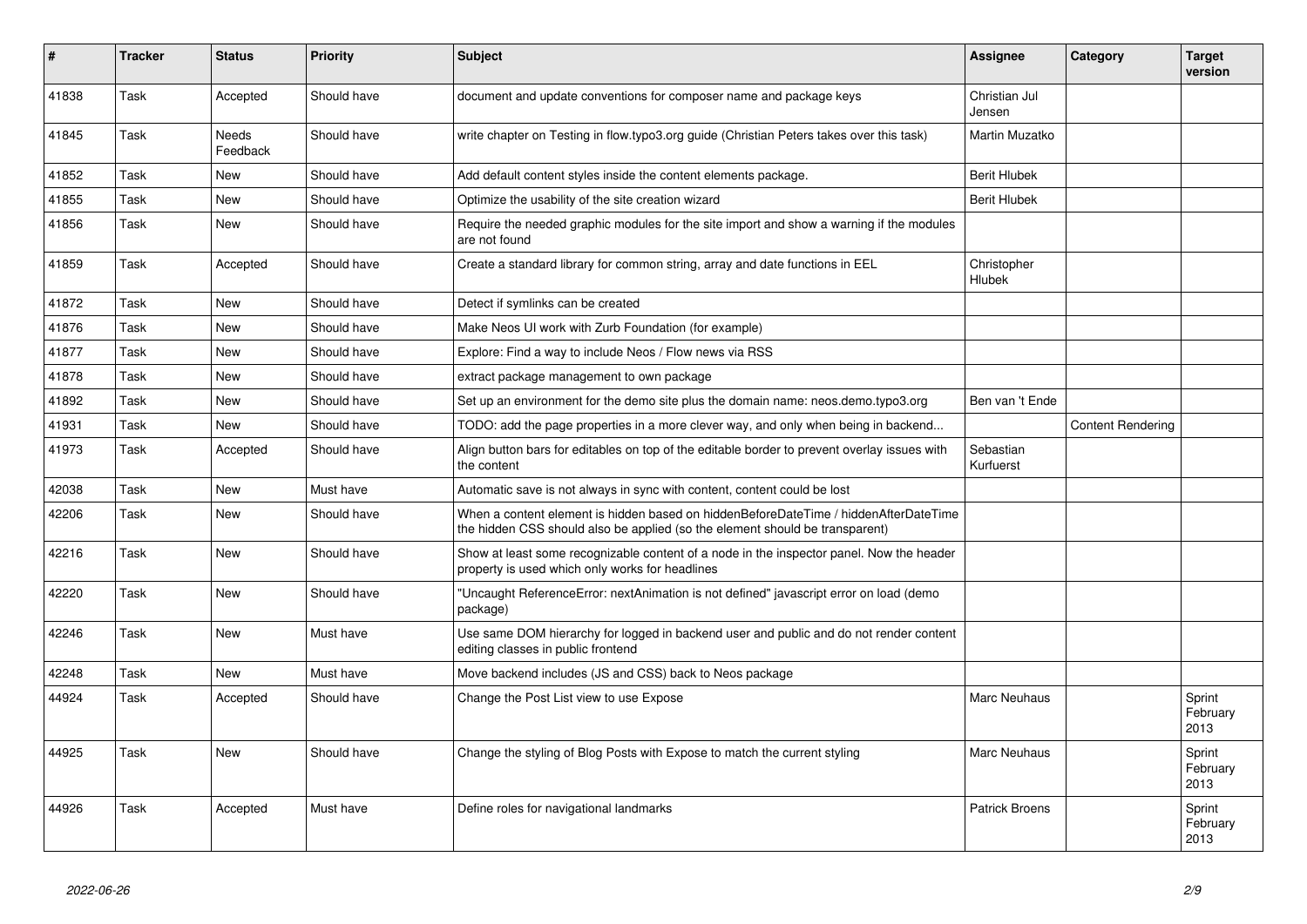| #     | <b>Tracker</b> | <b>Status</b> | Priority    | <b>Subject</b>                                           | <b>Assignee</b>        | Category                        | <b>Target</b><br>version   |
|-------|----------------|---------------|-------------|----------------------------------------------------------|------------------------|---------------------------------|----------------------------|
| 44927 | Task           | Accepted      | Must have   | Define roles for document structure                      | <b>Patrick Broens</b>  |                                 | Sprint<br>February<br>2013 |
| 44929 | Task           | Accepted      | Must have   | Define roles for widgets                                 | <b>Patrick Broens</b>  |                                 | Sprint<br>February<br>2013 |
| 44930 | Task           | Accepted      | Must have   | Check if parts marked as widget need HTML markup changes | <b>Patrick Broens</b>  |                                 | Sprint<br>February<br>2013 |
| 44989 | Task           | New           | Could have  | Make Section/ContentCollection subclassable              |                        | <b>Content Editing</b>          | $1.1$                      |
| 45035 | Task           | <b>New</b>    | Could have  | 'First visit' guide                                      |                        | <b>Global User</b><br>Interface |                            |
| 45037 | Task           | New           | Should have | [DEMOSITE] Link to be from frontpage                     |                        | General / Project               | $1.0$ beta $1$             |
| 45038 | Task           | New           | Could have  | [DEMOSITE] Design that doesnt blend in as well           |                        | General / Project               |                            |
| 45049 | Task           | <b>New</b>    | Should have | Remove dependency on midgardNotifications                |                        |                                 |                            |
| 45453 | Task           | New           | Must have   | Concept of launcher/search/dashboard/module tabs         |                        | General / Project               | 1.1                        |
| 45501 | Task           | <b>New</b>    | Should have | Image Metadata in ContentEditing should be cached        |                        |                                 |                            |
| 48069 | Task           | New           | Should have | Make node migration more user friendly                   | Christian Müller       |                                 | 1.1                        |
| 48075 | Task           | Accepted      | Should have | Context bar                                              |                        |                                 |                            |
| 48076 | Task           | Accepted      | Should have | Wireframe mode toggle                                    | Rasmus<br>Skjoldan     |                                 |                            |
| 48077 | Task           | <b>New</b>    | Should have | Language selection                                       | Rasmus<br>Skjoldan     |                                 | 1.1                        |
| 48078 | Task           | Accepted      | Should have | Fullscreen mode toggle                                   | Sebastian<br>Kurfuerst |                                 | 1.0 beta 1                 |
| 48080 | Task           | Accepted      | Should have | Breadcrumb                                               |                        |                                 | 1.0 beta 1                 |
| 48140 | Task           | <b>New</b>    | Should have | <b>Tips</b>                                              |                        |                                 | 1.1                        |
| 48142 | Task           | <b>New</b>    | Should have | Search field/results                                     |                        |                                 | 1.1                        |
| 48143 | Task           | <b>New</b>    | Should have | Include commands as search results.                      |                        |                                 | 1.1                        |
| 48238 | Task           | <b>New</b>    | Could have  | Alert user when logging out with unpublished nodes       |                        |                                 | 1.0 beta 1                 |
| 48239 | Task           | New           | Could have  | Backend interface color distinction                      |                        |                                 | 1.1                        |
| 48241 | Task           | New           | Should have | Create sandboxed Jenkins testing environment             | Robert Lemke           |                                 |                            |
| 48271 | Task           | New           | Should have | General security                                         |                        |                                 | 1.0 beta 1                 |
| 48278 | Task           | New           | Must have   | Add "Find" FlowQuery operation                           |                        | General / Project               | 1.0 beta 1                 |
| 48291 | Task           | Accepted      | Should have | Redirect management for moved pages                      | Tim Kandel             | <b>Content Rendering</b>        | 1.0 beta 1                 |
| 48328 | Task           | Accepted      | Should have | Rename JavaScript to new structure                       | Aske Ertmann           |                                 | 1.0 beta 1                 |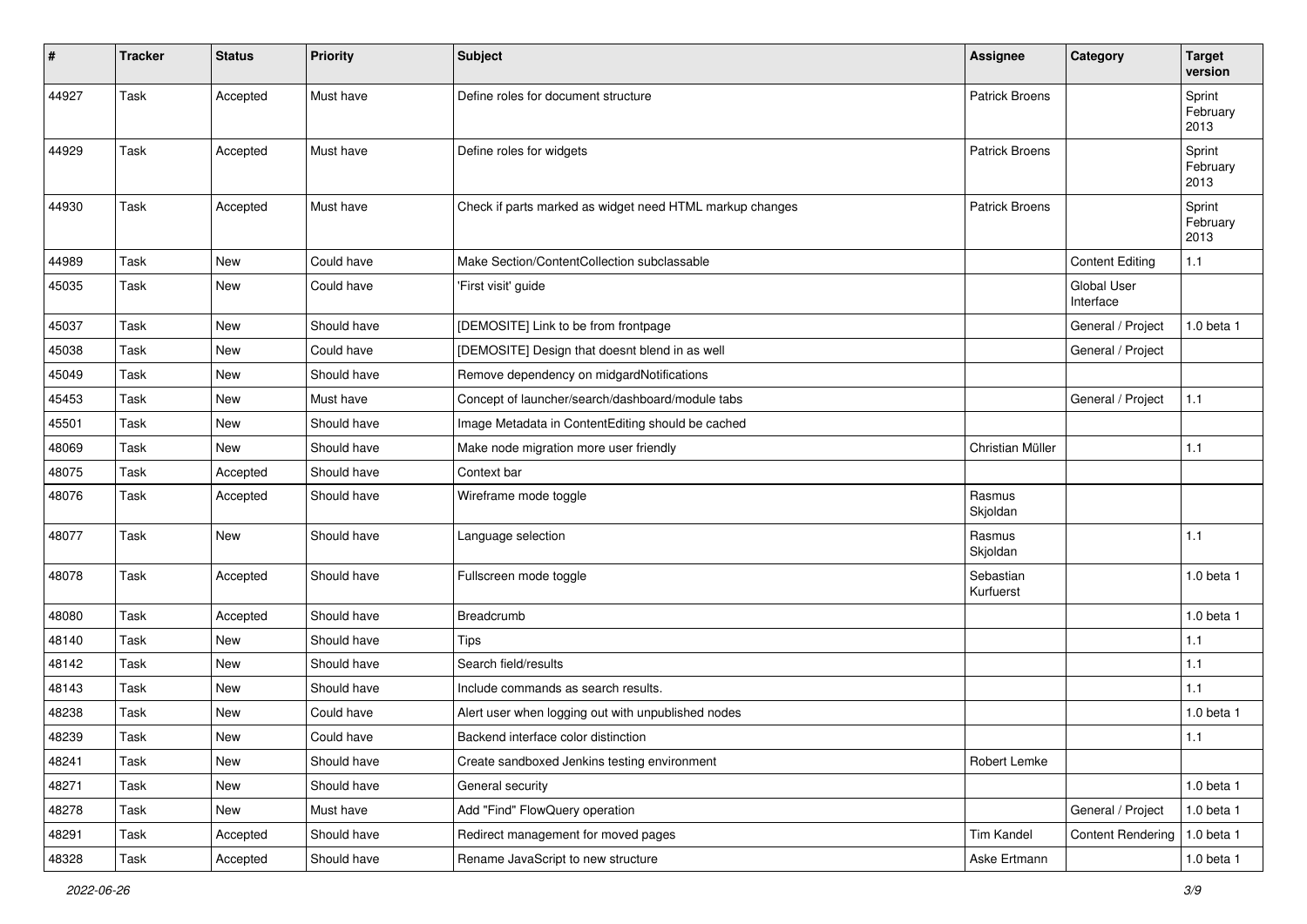| $\sharp$ | <b>Tracker</b> | <b>Status</b> | <b>Priority</b> | <b>Subject</b>                                                                          | <b>Assignee</b>        | Category                        | <b>Target</b><br>version |
|----------|----------------|---------------|-----------------|-----------------------------------------------------------------------------------------|------------------------|---------------------------------|--------------------------|
| 48329    | Task           | <b>New</b>    | Should have     | Remove leftover window.T3                                                               |                        |                                 | 1.0 beta 1               |
| 48333    | Task           | New           | Should have     | Clean up Content/Application and Content/ContentModule                                  |                        |                                 | 1.0 beta 1               |
| 48334    | Task           | <b>New</b>    | Should have     | (maybe) re-introduce "development mode indicator" in topToolbarTemplate                 |                        |                                 |                          |
| 48352    | Task           | <b>New</b>    | Should have     | Aloha loading does not always work reliably                                             |                        |                                 | 1.0 beta 1               |
| 48357    | Task           | <b>New</b>    | Should have     | get rid of window.Ember                                                                 | Sebastian<br>Kurfuerst |                                 |                          |
| 48358    | Task           | New           | Should have     | get rid of window.plupload, window.Chosen, window.AbstractChosen etc,<br>window.GENTICS | Sebastian<br>Kurfuerst |                                 |                          |
| 48368    | Task           | Accepted      | Should have     | Behat tests for Page Tree                                                               | Markus<br>Goldbeck     |                                 |                          |
| 48526    | Task           | Accepted      | Should have     | evaluate use of graph databases as high-performance store                               | Sebastian<br>Kurfuerst | <b>Content Repository</b>       |                          |
| 49014    | Task           | <b>New</b>    | Should have     | Detect prototype copying leading to a loop                                              |                        |                                 | 1.0 beta 1               |
| 49595    | Task           | <b>New</b>    | Should have     | Neos setup does not check for required php-gd module                                    |                        |                                 |                          |
| 49951    | Task           | <b>New</b>    | Should have     | Node structure / layout                                                                 |                        |                                 | 1.0 beta 1               |
| 49952    | Task           | <b>New</b>    | Should have     | Folder node types                                                                       |                        |                                 | 1.0 beta 1               |
| 49954    | Task           | <b>New</b>    | Must have       | If a user is logged out redirect to login screen after failed AJAX request              |                        |                                 | 1.0 beta 1               |
| 49957    | Task           | <b>New</b>    | Should have     | Selecting a parent element doesn't change the content breadcrumb                        |                        |                                 | 1.0 beta 1               |
| 49958    | Task           | <b>New</b>    | Should have     | Clicking the page reloads the inspector even if the page is already selected            |                        |                                 | 1.0 beta 1               |
| 50385    | Task           | New           | Must have       | Folder node types                                                                       |                        |                                 | 1.0 beta 1               |
| 51343    | Task           | <b>New</b>    | Should have     | Add reasonable test coverage for PluginImplementation                                   |                        |                                 |                          |
| 51927    | Task           | Accepted      | Must have       | Node type structure                                                                     |                        | Content Repository   1.0 beta 1 |                          |
| 52020    | Task           | Accepted      | Should have     | clean up Node Structure between TYPO3 Neos and TYPO3.Neos.NodeTypes                     | Sebastian<br>Kurfuerst | Content Repository   1.0 beta 1 |                          |
| 52053    | <b>Task</b>    | <b>New</b>    | Should have     | Deleting Home page leaves backend inaccessible                                          |                        | <b>Content Editing</b>          |                          |
| 52393    | Task           | <b>New</b>    | Should have     | Pagetree: Editing page title on blur bug                                                |                        |                                 |                          |
| 52394    | Task           | <b>New</b>    | Should have     | Pagetree: Editing page title on blur bug                                                |                        |                                 |                          |
| 52395    | Task           | New           | Could have      | Sites module: Removing already imported sites                                           |                        |                                 |                          |
| 52396    | Task           | <b>New</b>    | Could have      | Sites module: Error message if name field is empty                                      |                        |                                 |                          |
| 52397    | Task           | New           | Should have     | Fmm: Headlines of groups should be better seperated                                     |                        |                                 |                          |
| 52398    | Task           | New           | Should have     | Neos Backend dropdowns layout                                                           |                        |                                 |                          |
| 52399    | Task           | New           | Should have     | Fmm: Change the sites listing                                                           |                        |                                 |                          |
| 52400    | Task           | New           | Could have      | Fmm: Open button action should be changed                                               |                        |                                 |                          |
| 52408    | Task           | New           | Should have     | Neos Backend: Complete broken at IE9                                                    |                        |                                 |                          |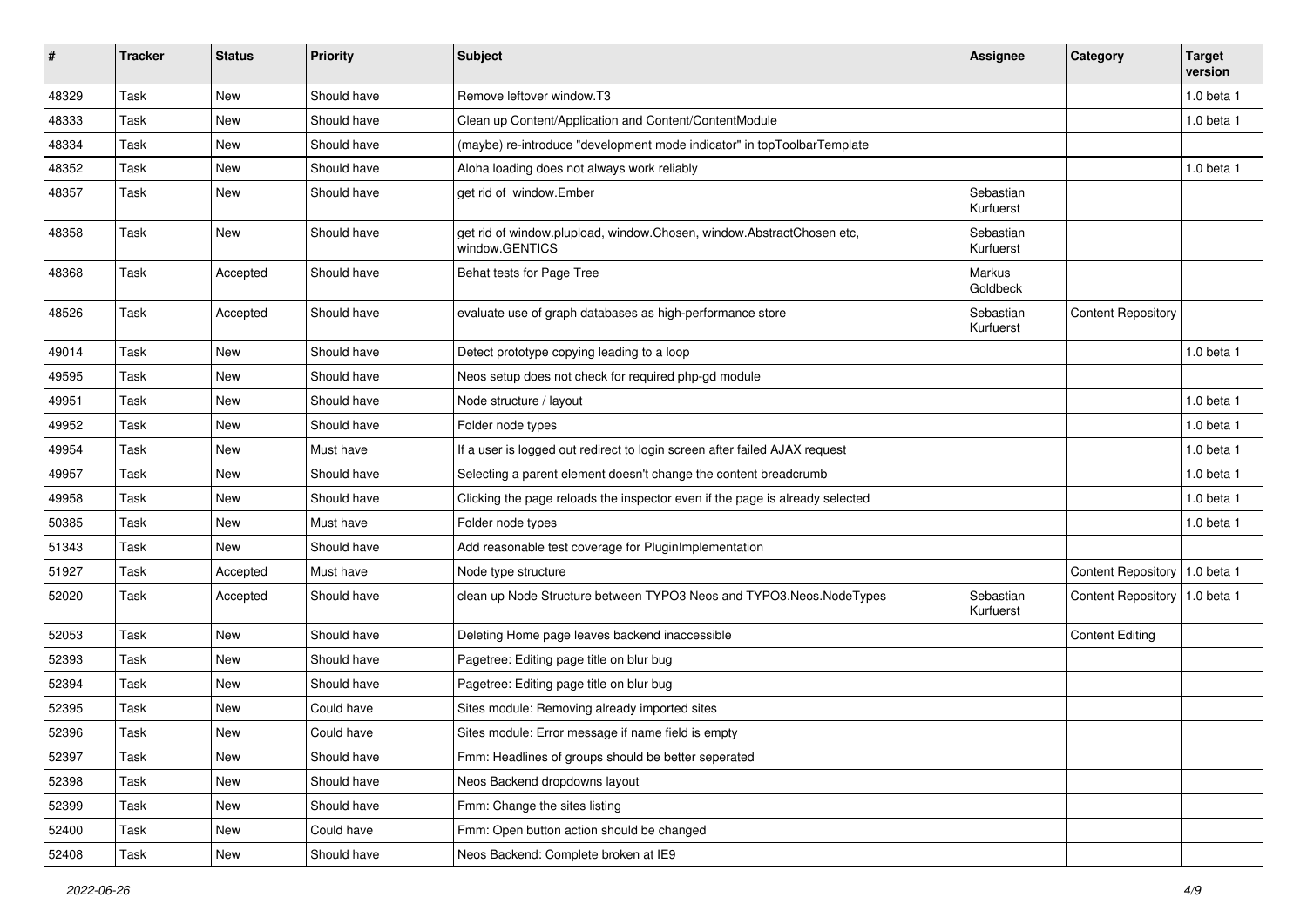| $\sharp$ | <b>Tracker</b> | <b>Status</b>            | <b>Priority</b> | <b>Subject</b>                                                                                                      | <b>Assignee</b>     | Category                        | <b>Target</b><br>version |
|----------|----------------|--------------------------|-----------------|---------------------------------------------------------------------------------------------------------------------|---------------------|---------------------------------|--------------------------|
| 52790    | Task           | <b>New</b>               | Should have     | Prefix remaining dynatree classes (drag'n'drop)                                                                     |                     |                                 |                          |
| 53272    | Task           | New                      | Could have      | Animated icon when saving/publishing changes                                                                        |                     | <b>Global User</b><br>Interface | $1.0$ alpha $8$          |
| 53457    | Task           | New                      | Must have       | Editing in fullscreen mode doesn't work                                                                             |                     |                                 |                          |
| 54040    | Task           | Needs<br>Feedback        | Should have     | Aloha: filter<br>tags from headline elements                                                                        |                     |                                 |                          |
| 54475    | Task           | New                      | Should have     | Wrong redirection when logging out after change of site's state                                                     |                     |                                 |                          |
| 54829    | Task           | <b>New</b>               | Should have     | Text with Image Alignment Options                                                                                   |                     | <b>Content Editing</b>          | 1.x                      |
| 54976    | Task           | <b>New</b>               | Should have     | neos:contentElement.editable adds additional div in live                                                            |                     | <b>Content Editing</b>          |                          |
| 55010    | Task           | New                      | Should have     | Wrong CSS-Styling in Installer                                                                                      |                     | Setup                           |                          |
| 55313    | Task           | <b>New</b>               | Must have       | Backend routing failure with similar site names                                                                     |                     |                                 |                          |
| 55708    | Task           | <b>New</b>               | Should have     | reloadIfChanged: TRUE has no effect on dateTime properties                                                          |                     |                                 |                          |
| 55839    | Task           | <b>New</b>               | Should have     | Pagetree does not handle deletings of other user                                                                    |                     |                                 |                          |
| 55840    | Task           | <b>New</b>               | Should have     | Binding of Title in Pagetree and Inspector                                                                          |                     |                                 |                          |
| 55841    | Task           | <b>New</b>               | Should have     | New Page does not change publication state buttons                                                                  | Steffen Frosch      |                                 |                          |
| 57698    | Task           | New                      | Must have       | Adding two Plugins on Page not possible because one affects the other.                                              |                     |                                 |                          |
| 58186    | Task           | <b>Needs</b><br>Feedback | Must have       | Neos with HTTPS not possible                                                                                        | Peter<br>Schuhmann  |                                 | 1.1                      |
| 58188    | Task           | <b>New</b>               | Must have       | Error "Server communication error: Internal Server Error" when changing URL                                         |                     |                                 | 1.1                      |
| 58195    | Task           | New                      | Should have     | header tag inlineeditable but not aloha settings                                                                    |                     |                                 |                          |
| 8798     | Story          | On Hold                  | Should have     | As Robin I want to edit basic objects in the management view.                                                       |                     |                                 |                          |
| 10506    | Story          | <b>New</b>               | Must have       | Minimalistic Media Browser (Files, Images, Documents)                                                               | Christian Müller    | <b>Content Editing</b>          | 1.0 beta 1               |
| 13532    | Story          | <b>New</b>               | Must have       | Implement File Download Content Type                                                                                | Christian Müller    | <b>Content Editing</b>          | $1.0$ beta $1$           |
| 40309    | Story          | <b>New</b>               | Should have     | As a system administrator I want to see a meaningful error message if the database has<br>not been set up correctly |                     |                                 |                          |
| 40310    | Story          | Postponed                | Should have     | As any User, if no site exists I want to be redirected to the Setup wizard                                          |                     |                                 |                          |
| 40311    | Story          | <b>New</b>               | Should have     | As a user I want the UI to respect the lights-off principle                                                         |                     |                                 |                          |
| 40313    | Story          | Needs<br>Feedback        | Should have     | As a Site Developer I can define the title and package key for a site                                               |                     |                                 |                          |
| 40316    | Story          | Postponed                | Must have       | As a content editor, I don't want anybody else to see the content of my personal workspace                          | Andreas<br>Förthner | Administration                  |                          |
| 40322    | Story          | New                      | Should have     | As a site integrator I can disable and enable imported sites                                                        |                     |                                 |                          |
| 40323    | Story          | New                      | Should have     | As an site integrator I can remove an inactive imported site                                                        |                     |                                 |                          |
| 40324    | Story          | New                      | Should have     | As a site integrator I can change the title, description & version of an imported site                              |                     |                                 |                          |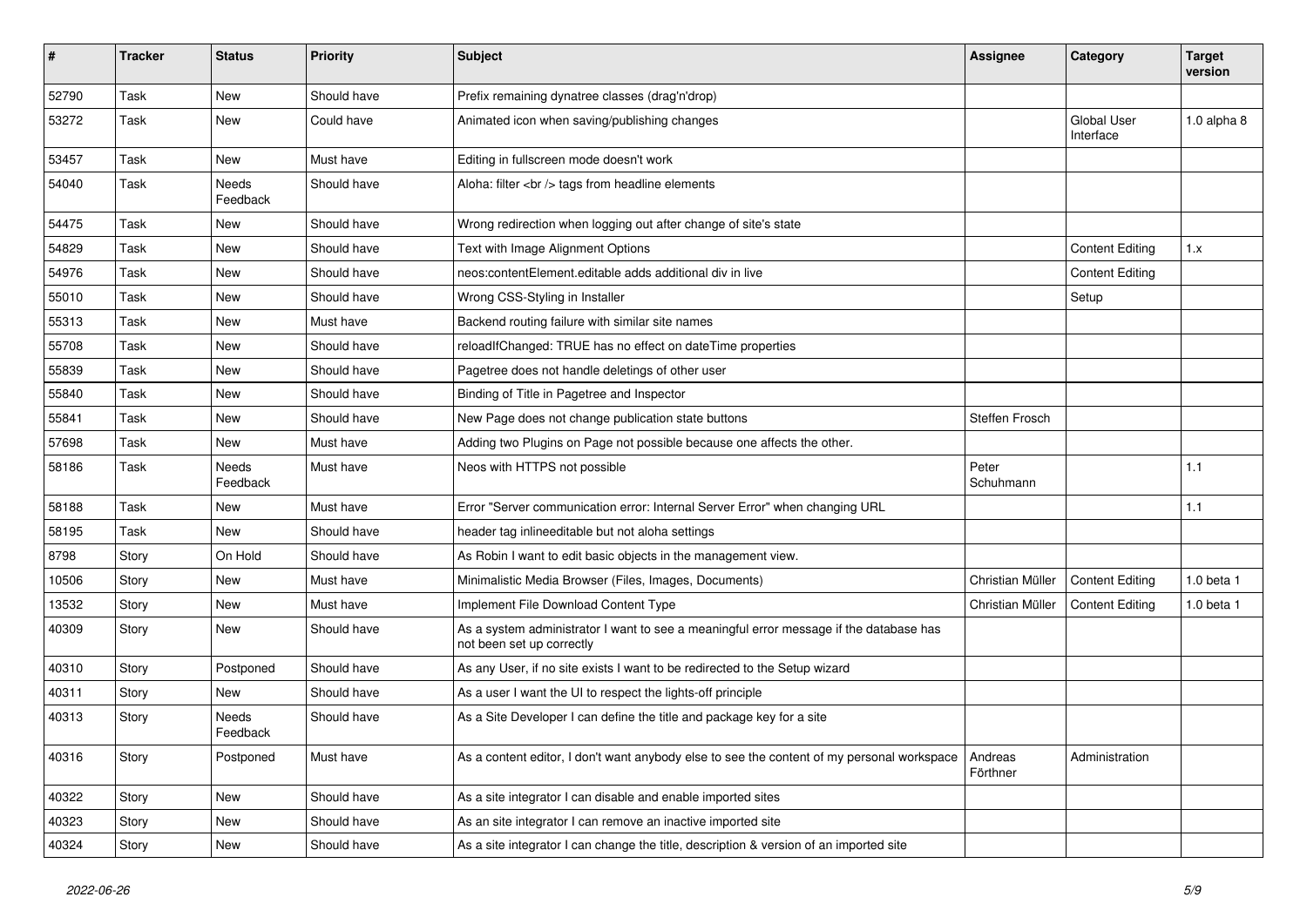| ∦     | <b>Tracker</b> | <b>Status</b> | <b>Priority</b> | Subject                                                                                                                | Assignee               | Category          | <b>Target</b><br>version   |
|-------|----------------|---------------|-----------------|------------------------------------------------------------------------------------------------------------------------|------------------------|-------------------|----------------------------|
| 40326 | Story          | <b>New</b>    | Should have     | As an administrator I can create a new site package using an existing site as template                                 |                        |                   |                            |
| 40328 | Story          | New           | Should have     | As an administrator I can export selected parts of an existing site to a new site package                              |                        |                   |                            |
| 40329 | Story          | Postponed     | Should have     | As a content manager, I want to list and edit my Content and Domain Objects inside the<br>Management view              |                        |                   | Sprint 10<br>(1.0 TP1)     |
| 40331 | Story          | <b>New</b>    | Should have     | As a Content Manager, I want to create multiple pages at once                                                          |                        |                   |                            |
| 40335 | Story          | <b>New</b>    | Should have     | As an Administrator. I want to run FLOW3 CLI commands in the Launch Bar                                                |                        |                   |                            |
| 40336 | Story          | New           | Could have      | As a Site Integrator I want to see a list of rendering issues                                                          |                        | Content Rendering | 1.0 beta 1                 |
| 40469 | Story          | New           | Could have      | (low prio) As a user I want to get redirected to setup tool if install is incomplete                                   |                        | Setup             |                            |
| 40618 | Story          | <b>New</b>    | Should have     | [DISCUSS] As a user, I want to return to the last-used submodule when changing between<br>main modules                 |                        |                   |                            |
| 40717 | Story          | Postponed     | Should have     | Add Launch Bar to other modules (Management, )                                                                         |                        |                   |                            |
| 41085 | Story          | <b>New</b>    | Should have     | As an integrator, I want to use the HTML5 "header" element for indicating titles in text                               |                        |                   |                            |
| 41098 | Story          | New           | Should have     | As a developer, I want a clean TypoScript package                                                                      |                        |                   |                            |
| 41099 | Story          | <b>New</b>    | Should have     | As site integrator, I want a API reference for TypoScript objects                                                      |                        |                   |                            |
| 41101 | Story          | New           | Could have      | As user, I want a well-working content editing (Bugfix Story)                                                          |                        |                   |                            |
| 41103 | Story          | New           | Should have     | As everybody, I want the new product name to be used inside Phoenix                                                    |                        |                   |                            |
| 41107 | Story          | <b>New</b>    | Should have     | As a user, I want a working demo site                                                                                  |                        |                   |                            |
| 41114 | Story          | New           | Should have     | As a user, I want to insert inline JavaScript in the HTML content elements                                             |                        |                   |                            |
| 41152 | Story          | New           | Could have      | As a content editor, I want to use a page tree which fits into the overall UI                                          |                        |                   |                            |
| 41186 | Story          | New           | Could have      | as a user, I want a clean listing of nodes inside management view                                                      |                        |                   | 1.1                        |
| 41586 | Story          | Accepted      | Could have      | write Neos Integrator Guide                                                                                            | Sebastian<br>Kurfuerst | Documentation     | 1.0 beta 1                 |
| 41592 | Story          | <b>New</b>    | Could have      | As a backend user I want to have sensible error handling                                                               |                        |                   |                            |
| 41669 | Story          | New           | Should have     | As team member, I want updated deployment working                                                                      |                        |                   | Sprint<br>February<br>2013 |
| 41670 | Story          | New           | Should have     | as anybody, I want an updated flow and neos website                                                                    |                        |                   |                            |
| 41671 | Story          | New           | Should have     | as developer, I want to make sure that jquery and ember is cleanly encapsulated and does<br>not interfere with site JS |                        |                   |                            |
| 41672 | Story          | New           | Should have     | as developer, I want to make sure that CSS is cleanly encapsulated (i.e. site CSS does not<br>change the UI css)       |                        |                   |                            |
| 41679 | Story          | New           | Should have     | As developer, I want to use packagist.org for all packages                                                             |                        |                   |                            |
| 41700 | Story          | <b>New</b>    | Should have     | As a developer I want to have a reasonable test coverage for JavaScript                                                |                        |                   |                            |
| 41701 | Story          | New           | Should have     | As a content editor I want to have localization support ('single tree concept')                                        |                        |                   | 1.1                        |
| 41702 | Story          | New           | Should have     | As an integrator I want to configure read / write access to pages / sections                                           |                        |                   |                            |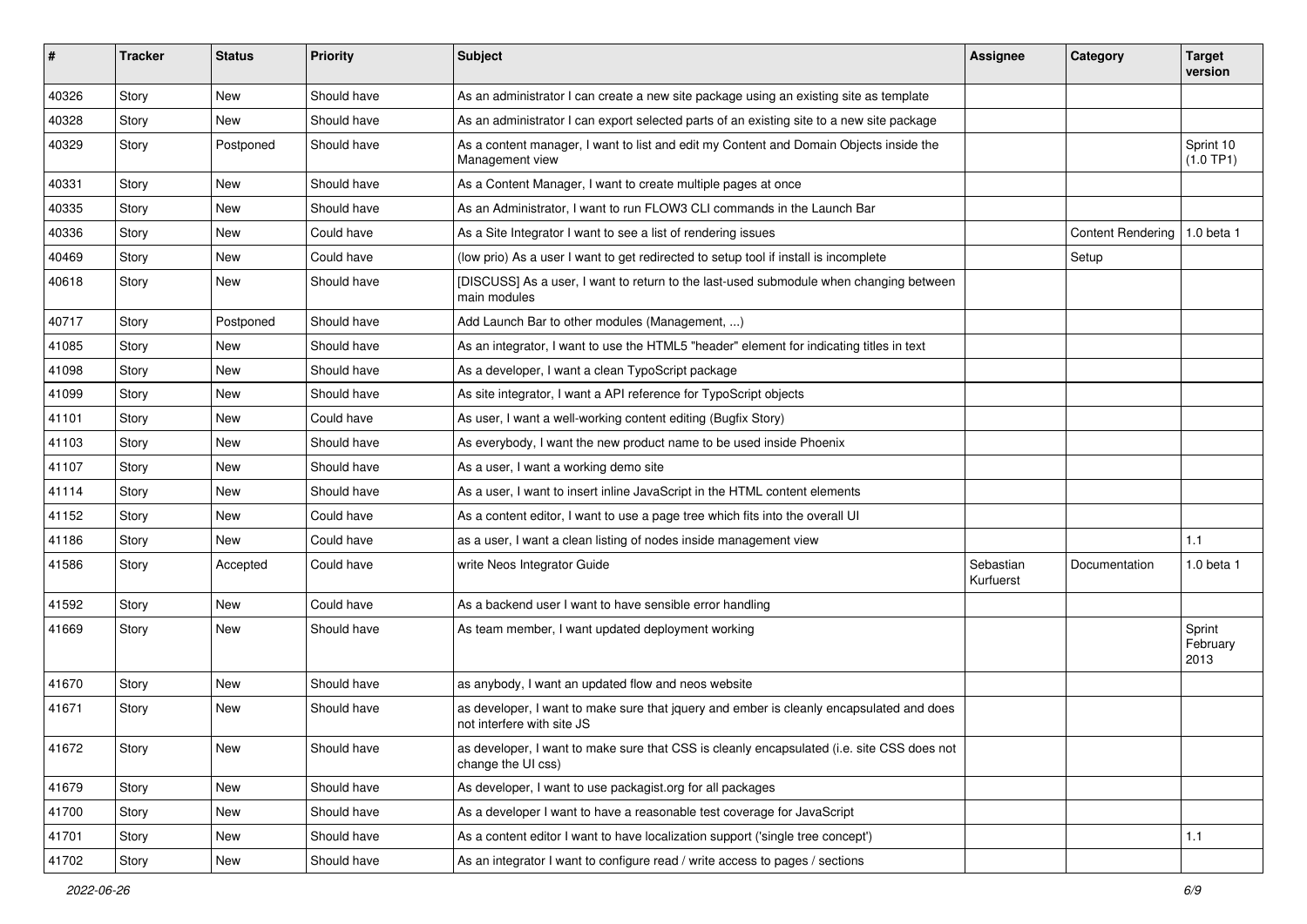| #     | <b>Tracker</b> | <b>Status</b>     | <b>Priority</b> | <b>Subject</b>                                                            | Assignee               | Category                  | Target<br>version          |
|-------|----------------|-------------------|-----------------|---------------------------------------------------------------------------|------------------------|---------------------------|----------------------------|
| 41850 | Story          | New               | Should have     | As an integrator I would like to include default content styles from Neos |                        |                           |                            |
| 41853 | Story          | New               | Should have     | As an integrator I want an optimized setup                                |                        |                           |                            |
| 41858 | Story          | New               | Should have     | As an integrator I want a complete feature set in TypoScript and EEL      |                        |                           |                            |
| 41861 | Story          | <b>New</b>        | Should have     | As any user I want a better usability of the backend UI                   |                        |                           |                            |
| 42672 | Story          | New               | Should have     | As everybody, I want no JavaScript loading issues (Bugfix story)          |                        |                           |                            |
| 44912 | Story          | Accepted          | Must have       | Exploration: Accessible Neos Content Editing Module                       | <b>Patrick Broens</b>  | <b>Content Editing</b>    | Sprint<br>February<br>2013 |
| 44913 | Story          | On Hold           | Should have     | RESTful NodeController for easy comment creation                          |                        | Content<br>Management     |                            |
| 44916 | Story          | <b>New</b>        | Should have     | Explore: Usage of Touch Screens for Neos                                  | <b>Patrick Broens</b>  | Content<br>Management     | Sprint<br>February<br>2013 |
| 44919 | Story          | Accepted          | Should have     | Use Expose for listing BlogPost-Nodes in Frontend                         | <b>Marc Neuhaus</b>    | <b>Content Rendering</b>  | Sprint<br>February<br>2013 |
| 44921 | Story          | Accepted          | Should have     | Decide TypoScript and TYPO3CR Naming                                      | Sebastian<br>Kurfuerst | <b>Content Rendering</b>  | Sprint<br>February<br>2013 |
| 44923 | Story          | New               | Should have     | Multi-Lingual User Interface                                              |                        |                           | 1.1                        |
| 44932 | Story          | Needs<br>Feedback | Should have     | Update TYPO3CR Node Type Names according to concept                       |                        |                           | Sprint<br>February<br>2013 |
| 44957 | Story          | New               | Should have     | Reliable clipboard and content element handles                            |                        |                           | Sprint<br>February<br>2013 |
| 44969 | Story          | New               | Should have     | Document Two-Tree Localization Approach                                   |                        | Documentation             | $1.0$ beta $1$             |
| 44970 | Story          | New               | Must have       | Define Neos 1.0 API                                                       | Robert Lemke           | Documentation             | $1.0$ beta $1$             |
| 44975 | Story          | Accepted          | Must have       | Implement module listing for Launch Bar, and fix search                   | Christopher<br>Hlubek  | <b>Content Editing</b>    | 1.0 beta 1                 |
| 44977 | Story          | New               | Must have       | TYPO3 Flow (Backend) speed optimization                                   |                        |                           | 1.0 beta 1                 |
| 44978 | Story          | New               | Should have     | <b>Multi-Device Content</b>                                               |                        |                           | 1.1                        |
| 44979 | Story          | New               | Should have     | Implement Frontend user / group concept                                   |                        |                           | $1.1$                      |
| 44980 | Story          | New               | Should have     | Show activity stream of changed content in Launch Bar                     |                        |                           | 1.1                        |
| 44981 | Story          | New               | Should have     | Rename Node Types to final names                                          |                        | <b>Content Repository</b> | Sprint<br>February<br>2013 |
| 45011 | Story          | New               | Could have      | Make user settings changeable in the Neos backend                         |                        |                           |                            |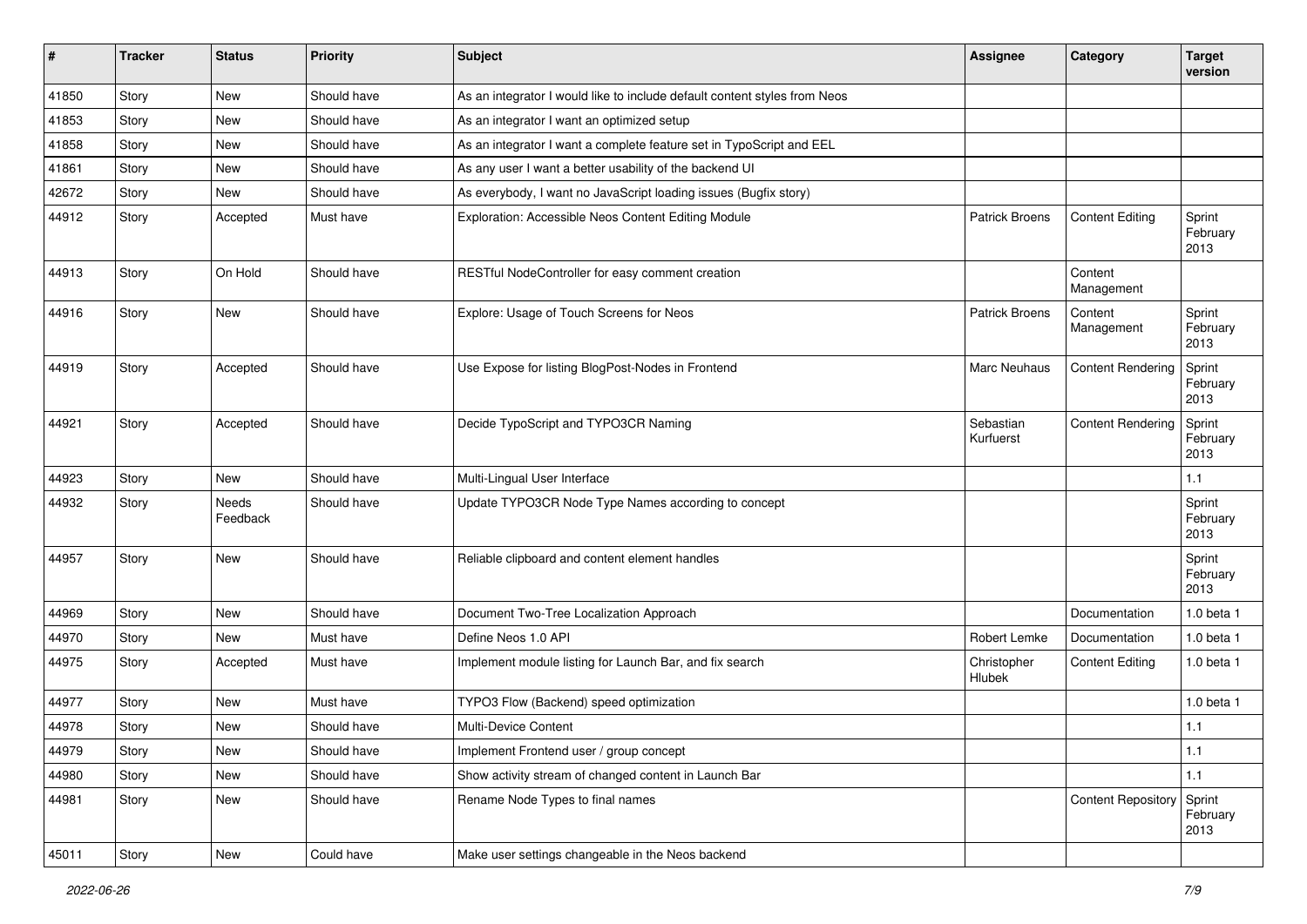| $\pmb{\#}$ | <b>Tracker</b> | <b>Status</b> | <b>Priority</b>      | <b>Subject</b>                                                                                            | <b>Assignee</b>        | Category                 | <b>Target</b><br>version |
|------------|----------------|---------------|----------------------|-----------------------------------------------------------------------------------------------------------|------------------------|--------------------------|--------------------------|
| 45099      | Story          | <b>New</b>    | Should have          | As a user I want the Ui to handle an expired session correctly                                            |                        |                          | 1.0 beta 1               |
| 45310      | Story          | New           | Should have          | Implement enhanced @position syntax known from TypoScript also in the property panel<br>inspector editors |                        | <b>Content Editing</b>   | 1.0 beta 1               |
| 45758      | Story          | Accepted      | Should have          | Provide a way to control escaping of content through TypoScript                                           | Sebastian<br>Kurfuerst | <b>Content Rendering</b> | 1.0 beta 1               |
| 46526      | Story          | <b>New</b>    | Should have          | Media/Scheme aware URL handler                                                                            |                        |                          |                          |
| 50191      | Story          | Accepted      | Should have          | As an integrator I want an extensible way of including JavaScript and CSS                                 | Christopher<br>Hlubek  |                          | 1.0 beta 1               |
| 54881      | Story          | <b>New</b>    | Must have            | Sortable table columns in Neos backend modules                                                            |                        |                          |                          |
| 8792       | Epic           | New           | Could have           | EPIC: Speed and Contentcaching                                                                            |                        |                          |                          |
| 10508      | Epic           | New           | Must have            | EPIC: Roles / Security for BE and FE / Usermanagement                                                     |                        |                          |                          |
| 10509      | Epic           | New           | Should have          | EPIC: Workspaces and Publishing Workflows                                                                 |                        |                          |                          |
| 10513      | Epic           | New           | Won't have this time | EPIC: System-Monitoring / Maintenance                                                                     |                        |                          |                          |
| 12443      | Epic           | New           | Should have          | EPIC: performant Contenttargeting (personalisation)                                                       |                        |                          |                          |
| 40294      | Epic           | New           | Should have          | EPIC: Inline Editing Support (Links, Content Types, Plugin)                                               |                        |                          |                          |
| 40297      | Epic           | New           | Must have            | EPIC: Basic Page Tree Operations                                                                          |                        |                          |                          |
| 40298      | Epic           | <b>New</b>    | Should have          | EPIC: Design / Icons                                                                                      |                        |                          |                          |
| 40299      | Epic           | New           | Must have            | EPIC: Content Security (Workspaces)                                                                       |                        |                          |                          |
| 40300      | Epic           | <b>New</b>    | Should have          | EPIC: Consistent UI Design (Bootstrap)                                                                    |                        |                          |                          |
| 40301      | Epic           | New           | Should have          | EPIC: System Log Viewer / Audit                                                                           |                        |                          |                          |
| 40302      | Epic           | New           | Should have          | <b>EPIC: Account Profile</b>                                                                              |                        |                          |                          |
| 40306      | Epic           | <b>New</b>    | Should have          | EPIC: Content import from TYPO3                                                                           |                        |                          |                          |
| 40307      | Epic           | New           | Should have          | EPIC: Custom View for Data Types                                                                          |                        |                          |                          |
| 40308      | Epic           | New           | Should have          | EPIC: In-table editing for items in the Management View                                                   |                        |                          |                          |
| 40320      | Epic           | New           | Should have          | EPIC: User Interface style and implementation guide                                                       |                        |                          |                          |
| 40332      | Epic           | New           | Should have          | EPIC: Management view content editing                                                                     |                        |                          |                          |
| 40334      | Epic           | New           | Should have          | EPIC: Module Overview Pages                                                                               |                        |                          |                          |
| 40473      | Epic           | New           | Should have          | Bootstrap based login screen                                                                              |                        |                          |                          |
| 45455      | Epic           | New           | Could have           | Different tree types (nodes)                                                                              |                        |                          | $1.1$                    |
| 10515      | Work Package   | New           | Must have            | [WIP] Content Translation Support                                                                         | Karsten<br>Dambekalns  | General / Project        | $1.1$                    |
| 44971      | Work Package   | Accepted      | Should have          | TYPO3 Neos API Definition                                                                                 | Sebastian<br>Kurfuerst | Documentation            | 1.0 beta 1               |
| 45003      | Work Package   | Accepted      | Should have          | Media Browser                                                                                             | Christian Müller       | <b>Content Editing</b>   | $1.0$ beta $1$           |